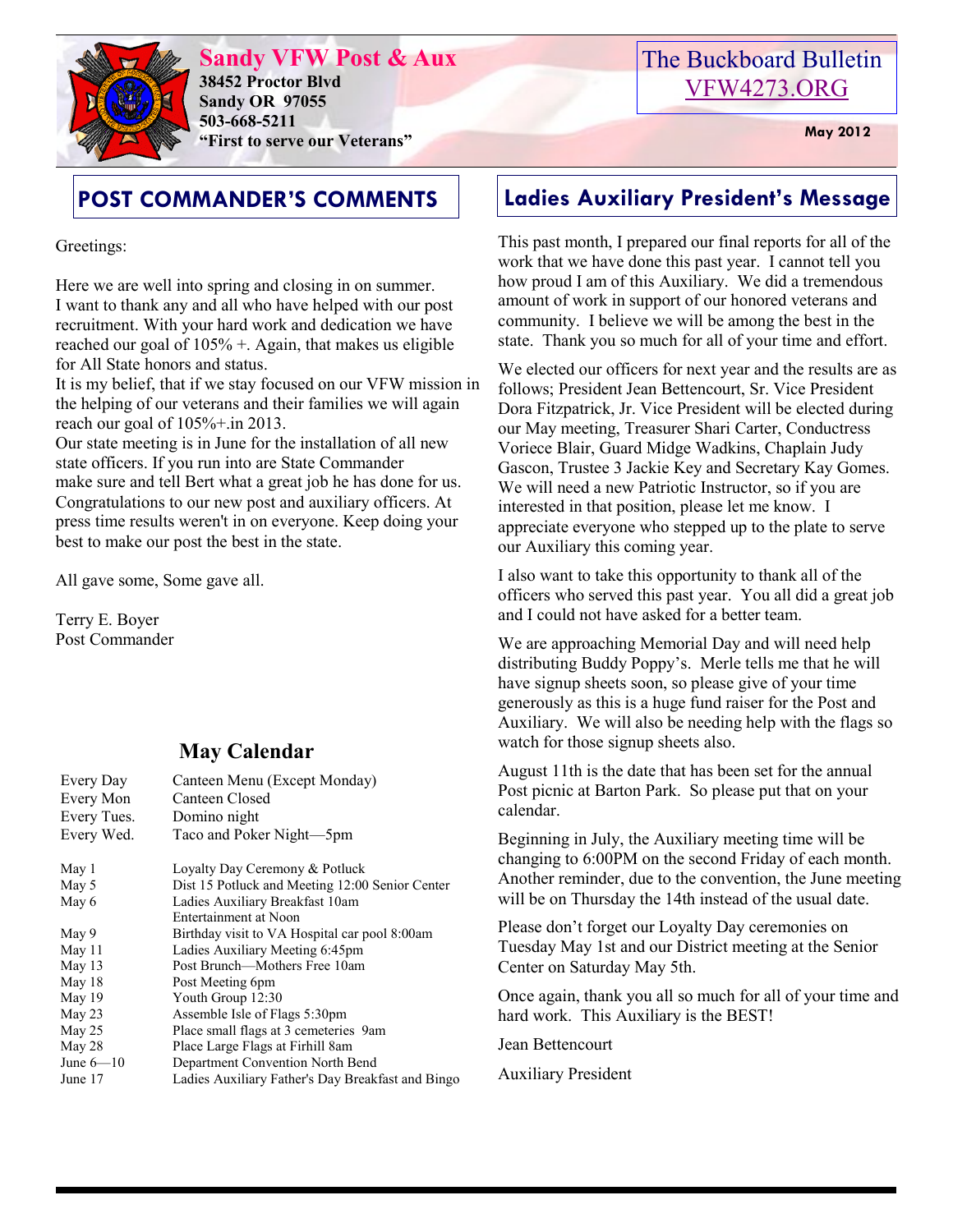#### **Post Membership**

Thanks to all of you who kept current with your membership to VFW Post 4273. We realize that money is tight these days so we're proud that your VFW membership is a priority for you. Your membership dues will support the VFW'S mission to serve and represent our veterans at the Local, State and National level. Your membership will be valid through 12/31/2012. Thanks again for your support.

Merle Stewart; Senior Vice Commander

Newsletter articles are due Apr. 20 for the May. Newsletter. Contact your editor at: **[admin@vfw4273.org](mailto:admin@vfw4273.org)**

#### [VFW4273.ORG](http://vfw4273.org/)

If you would like to receive this newsletter via E-Mail, please send your E-Mail address to:

**[admin@vfw4273.org](mailto:admin@vfw4273.org)**

#### **Buddy Poppy Campaign – 2012**

Baseball season is starting; spring is in the air, and our annual May Buddy Poppy drive is up and running. We'll be asking for lots of help and support as we plan to do a couple of weekends at the Damascus Safeway and Bi-Mart stores again, as well as our Sandy Fred Meyer, Safeway and Bi-Mart stores.

As you know the more contributions we collect, the more aid we are able to give to our local veterans and their families when they are in need.

First, we need to form a buddy poppy committee in the next week to check the condition of our banners, posters and poppies, and contact the local Boy and Girl Scouts troops to assist us in the drive.

Please contact Jennell Mitchell, the Ladies Aux. Poppy chairperson, Charles Scantling, Junior Vice Commander and Poppy Chairman, myself, or anyone of our other officers if you can volunteer some time to help get things organized. If we can get an early start on this poppy drive, it will run smoothly and be easier on everyone. I hope many of you will be able to give a few hours of your time this month to make this a successful event for our community and VFW Post 4273.

Please check the Post Canteen in the coming weeks for the sign-up sheets with the various store event schedules with times and dates. It makes such a difference in your life when you volunteer!

Thanks again for your time and support.

Merle Stewart

### **The Auxiliary Chaplain Judy Gascon 503 668 3748**

Sardi Bowyer's son passed away suddenly and he was only in his forties. Our heartfelt sympathies go out to Sardi and her family.

Amy Lunati, Laura Baron's daughter who is also a member of our auxiliary, had a liver biopsy and radiation treatment for her eye in April. She needs our prayers.

Russell Hawkins, Helene's husband, had an emergency visit to the hospital for a GI problem. He is home now and doing well.

Marty LeDoux, Joann's husband, had serious surgery for an aneurism, but is home now and doing OK.

Our dear sister Elaine Hurling passed away this past February. Our sympathies go out to her family.

Judy Gascon

Auxiliary Chaplain

503-668-3748



Welcome to Cascadia Village  $4e$ 

administratorCV@livebsl.com

 $Q: (503) 668 - 0300$  $F: (503) 668 - 1154$ 

Senior Vice Commander Merle Stewart Junior Vice Commander Glenn Yeager Chaplain Melissa Samels Quartermaster Bill Miller Judge Advocate John Lamb Adjutant Brad Parkinson Surgeon Dan Copher

Commander Terry Boyer

### Post Officers Ladies Auxiliary Officers

| President                | Jean Bettencourt |
|--------------------------|------------------|
| <b>Sr</b> Vice President | Dora Fitzpatrick |
| <b>Ir</b> Vice President | Jennell Mitchell |
| Treasurer                | Jackie Key       |
| Chaplain                 | Judy Gascon      |
| Secretary                | Debra Glenzer    |
| Guard                    | Helene Hawkins   |
| Conductress              | Jewel Lamb       |
|                          |                  |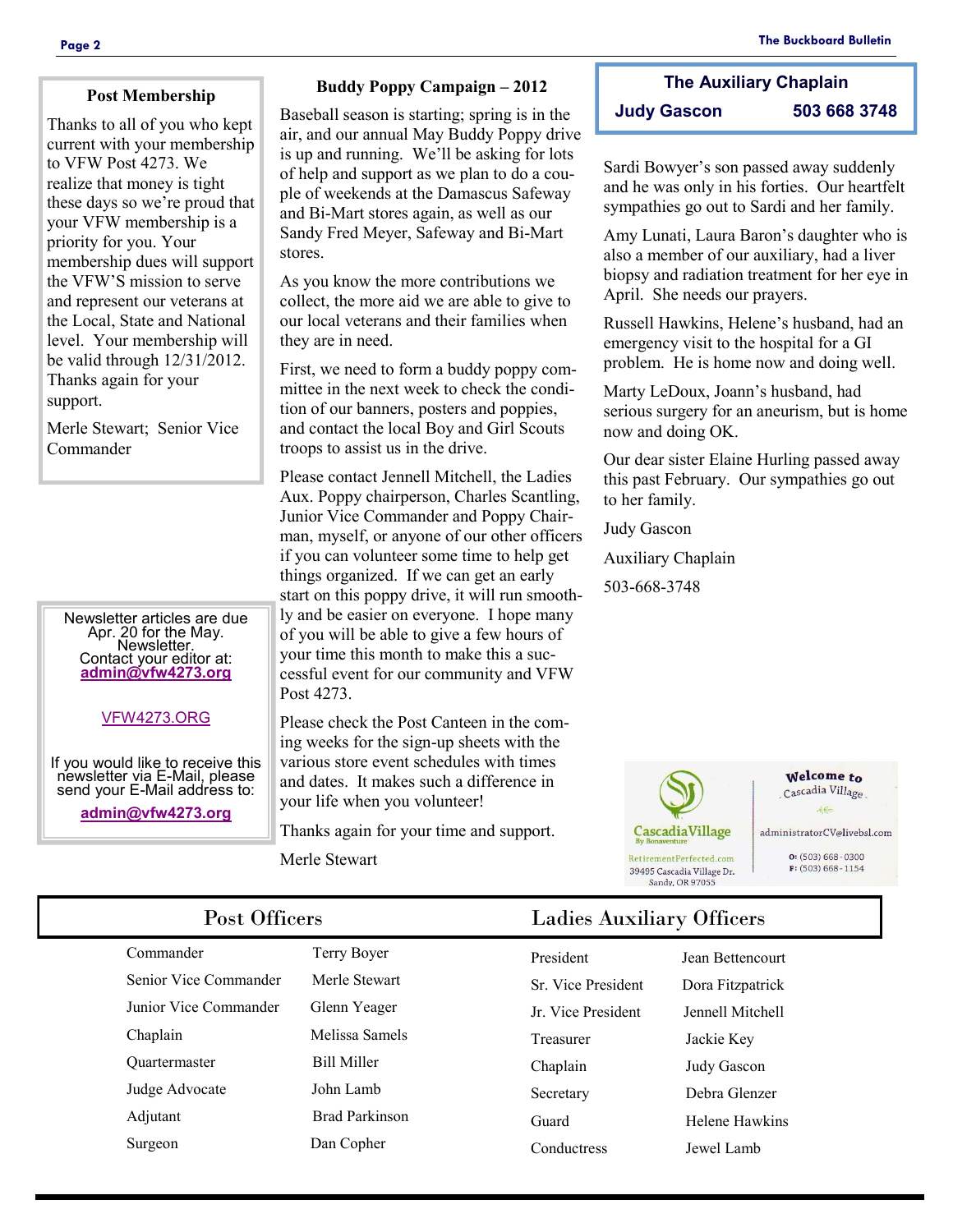#### **HELP US SAVE MONEY**

If your Post Newsletter is delivered by the U.S. Post Office, but you have an E-mail address, please let us know. It costs the Post over \$160.00 per month for labels, printing and mailing the Newsletter, plus the time it takes to fold, label, address and prepare them for mailing. You can help cut these costs by having your Newsletter delivered to your E-mail address. Stop by the Post and give us your email address or Email Chris Wilson at *admin@vfw4273.org* and give him your updated E-mail address. Thank you for helping to keep the focus and dollars on veterans and veterans' families assistance.

Merle Stewart Sr. Vice

#### **Cancer Chairman**

I would like to thank Wanda Michael & Family for the delicious breakfast , bingo & raffle they put on April 1- 2012, they raised \$226.75 for Cancer Aid & Research. This gives us a great start for the coming year. ONCE AGAIN THANK YOU!!!

Happy Mother's Day to all my Sisters

Voriece Blair, Cancer Chairman

#### **Quartermaster's Corner**

The Post needs members to step forward and help out. Our greatest needs are: 1) Information Technology Specialist, Computerized Bookkeeping and Clerical - Computer Data Input. We need your help to keep our Post running. Please send me an E-mail at " quartermaster.vfwpost4273@frontier.com

Yours In Comradeship Bill

#### **Benchleg Taxidermy**



13160 SE Bobby Bruce Lane Boring, OR 97009 503.819.0591 503.663.1020 matthewkubitz@yahoo.com www.benchlegtaxidermy.com

**Matthew Kubitz Taxidermist** 

**Isle of Flags**

Once again it is time to get our flags ready for Memorial Day. I will need lots of help, we will be putting the big flags on the poles upstairs at the V.F.W. Hall Wednesday May 23rd, at 5:30 P.M. Then on Friday May 25th at 9:A.M. we will place the small flags in all 3 cemeteries. On Monday May 28th at 8:00 A.M. we will put up the large flags in Firhill Cemetery and take them down at 5:00 P.M. I want to thank everyone ahead of time for all your time in volunteering for this program. We have alot of fun and it makes you very proud to see our cemeteries with all the flags flying.

Voriece

#### **NATIONAL HOME FOR CHILDREN**

Please keep saving your Campbell's soup/UPC symbols. Eligible products include Campbell's soups, Spaghettios, Super Bakes, V8 caps, Franko American gravies, Prego, Swanson and Pepperidge Farm Products.

These labels go to help the National Home for Children near Grand Rapids, Michigan. This is where spouses and children of deceased or disabled veterans can go for help.

The labels have helped to buy vans for transportation of children and families to school, appointments, sports practice and community service activities.

So, save those labels and bring them into the VFW Post. As of Feb. 15th we have only received 260 of them. I will be sending them in sometime in March. This is an ongoing program, so try to bring what you have in often.

Nancy Amonson

NHFC Chairperson, Post 4273



17475 Beers Avenue Sandy Oregon Next door to VFW Post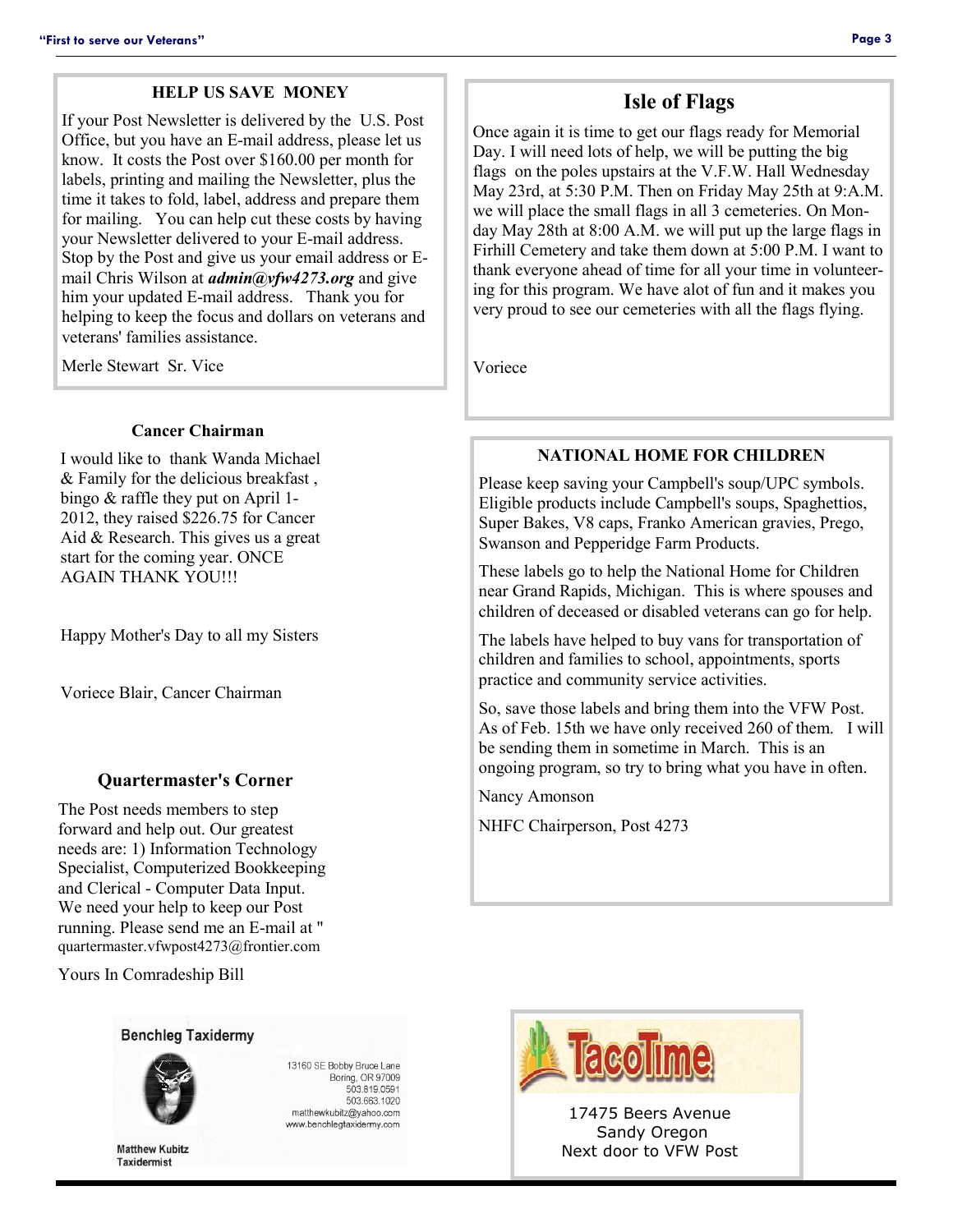### **CANTEEN CORNER**

We have a lot of activities coming up in May. We had a great month in April with all the great breakfasts and dinners. Thank you Kris, Carol, Mathias and the rest of the Engblom family for a wonderful "White Linen Affair" it was a wonderful dinner. Thank you thank you!

May events will begin with the Loyalty Day Potluck on Tuesday May 1st. The District meeting will follow on Saturday May 5th.

May 6th, the woman will be cooking up a wonderful breakfasts and don't forget Bingo it starts at 12:30.

May 11th Ladies Auxiliary meeting at 6:45 pm, I will be serving Home made Clam Chowder and sourdough rolls for \$3.50. Please come and join us for a great evening!

May 13th The Men will be cooking up a grand breakfast, free to all the Mother's. We will have Strawberry Mamosa's and Bloody Mary drink specials \$3.00.

May 18th Post meeting night, 6:00pm, I will be cooking up a batch of Lasagna with Salad and Garlic bread for \$3.50.

Don't forget our Tuesday night Domino's and our Wednesday night Taco and Poker. Fawnda makes a mean Taco and even if your real nice to her she will make you a wonderful quesadilla.

We have a lot of things coming up over the next few months. It will be a great summer.

Don't forget to buy your raffle tickets (\$1 each or 6 for \$5) for the Quilt of Valor, designed by Tony Jacobson, made by Jean Bettencourt. It is a beautiful quilt and the drawing will be on Memorial Day May 28th !

Thank you for your service I appreciate all of you Veterans!

Your Bartender Pamela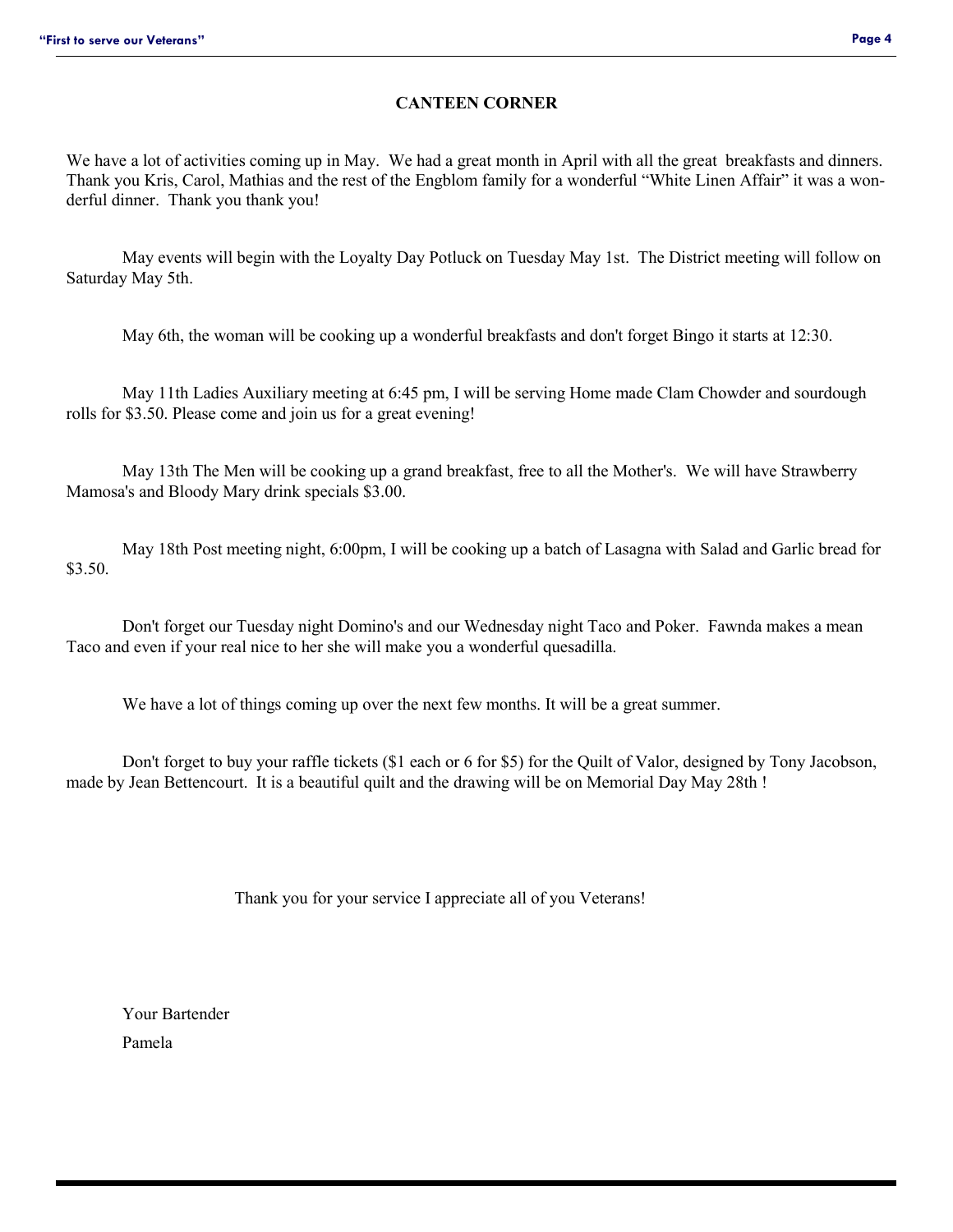### **POWMIA**

FOR IMMEDIATE RELEASE Joint POW/MIA Accounting Command Public Affairs Office JBPHH, Hawaii April 12, 2012 Release # 12-7 Elizabeth Feeney (808) 448-1937 Elizabeth.feeney@jpac.pacom.mil

 $\sim$  NEWS ADVISORY  $\sim$ 

Full military honors for unaccounted-for Americans from World War II, Vietnam War

JOINT BASE PEARL HARBOR-HICKAM, Hawaii The U.S. Joint POW/MIA Accounting Command will host an Arrival Ceremony Friday, April 27 at 9 a.m. in Hangar 35, to honor fallen U.S. personnel whose identities remain unknown.

An honor detail made up of joint military members will escort four flag-draped transfer cases from a U.S. military plane to JPAC's Central Identification Laboratory for analyses.

The remains receiving full military honors represent losses associated with World War II and the Vietnam War. The first transfer case represents individuals unaccounted-for from World War II and was recovered from Papua New Guinea. The final three transfer cases were recovered from Vietnam, Laos and Cambodia and represent Vietnam War losses.

Once the transfer cases arrive at JPAC's laboratory, the process of forensically identifying the individuals will begin. If and when identifications are established, the names will be announced following next-of-kin notification.

Media interested in attending the ceremony must contact JPAC Public Affairs before noon April 25 to receive instructions for base access. All media will be escorted.

Falling directly under the U.S. Pacific Command and employed by more than 400 joint military and civilian personnel, JPAC continues its search for the more than 83,000 Americans still missing from past conflicts. The ultimate goal of the Joint POW/MIA Accounting Command, and of the agencies involved in returning America's heroes home, is to conduct global search, recovery, and laboratory operations in order to support the Department of Defense™s personnel accounting efforts.

"Until They Are Home"

-30-